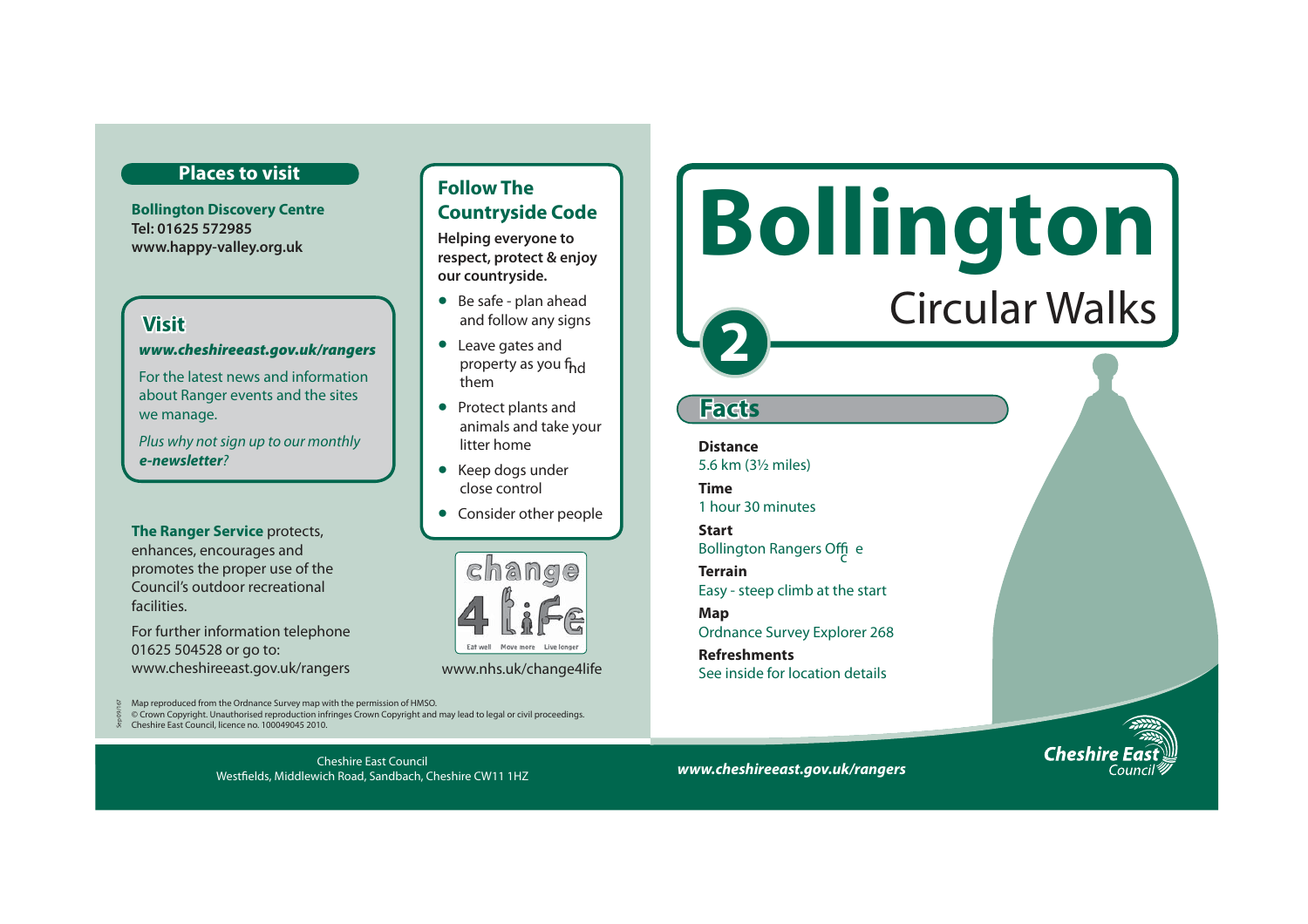**Rangers Office > Middlewood Way >** Macclesfield Canal > Tinkers Clough > Adelphi Mill

## **Introduction**

The second in a series of circular walks around Bollington and Kerridge starting from the Rangers Office, Adlington Road. The routes vary in length highlighting points of interest and provide pleasant views of the countryside.

## **Route**

*i*

From the entrance to the Rangers Office walk straight ahead for about 40yds (44m), join the footpath and climb the sandy path to the top of the Bollington Viaduct. Turn left, through the gates to join the path along the Middlewood Way.

**Bollington Viaduct has 23 arches straddling the Dean River valley. Plans to demolish the Viaduct in the early 1980's were the subject of local protests. The Department of the Environment eventually agreed to save it.** 

**Dr. David Bellamy opened the Middlewood Way in May 1985.**  At nearly 11 miles long it runs from Marple to Macclesfield. The **majority of the trail lies within the Borough of Cheshire East and is managed by the Ranger Service. Originally a railway, it opened on 2 August 1869 and closed in 1970. Within a week of opening the**  line ran an 'excursion' to Manchester from Macclesfield carrying **600 passengers. The 1st class fare from Macclesfield to Bollington was 4 old pennies (1½p), for a journey taking 7 minutes.** 

**1** Shortly after the first bridge, look for the stone remains of Bollington Station platform on the left. Continue to meet Grimshaw Lane. Across the road walk ahead through the kissing gate and continue along the Middlewood Way.

**Bollington Station was demolished in December 1971 just over 101 years after its opening. It had extensive warehousing and shunting facilities. In 1912 a petrol-electric railcar was introduced**  to run a shuttle service between Bollington and Macclesfield, **called the Bollington Bug, it ran ten services a day (3rd Class only),**  at a maximum speed of 40mph. It was withdrawn in 1935. The first **accident on the line in 1875 happened at Bollington Station when a goods train collided with a furniture wagon that had become detached during shunting. The driver, Mr. Champion Lunn was killed instantly.**  *i*

Walk down the wooden walkway, under the bridge and continue along **2**  the wide tarmac path. About 300yds (275m) beyond the bridge notice reedmace growing in the ponds.

**Reedmace was made famous, in error, when Victorian artist Sir Lawrence Alma-Tadema painted 'Moses in the Bulrushes' from the biblical story. He in fact showed the child's cradle in a clump of Reedmace. Because of the fame of the painting, the plant became popularly known as Bulrush, and later, what had started in error became the accepted common name for it! The plant originally called Bulrush has since been renamed Clubrush.** *i*

**3** Walk under the next bridge (Clarke Lane).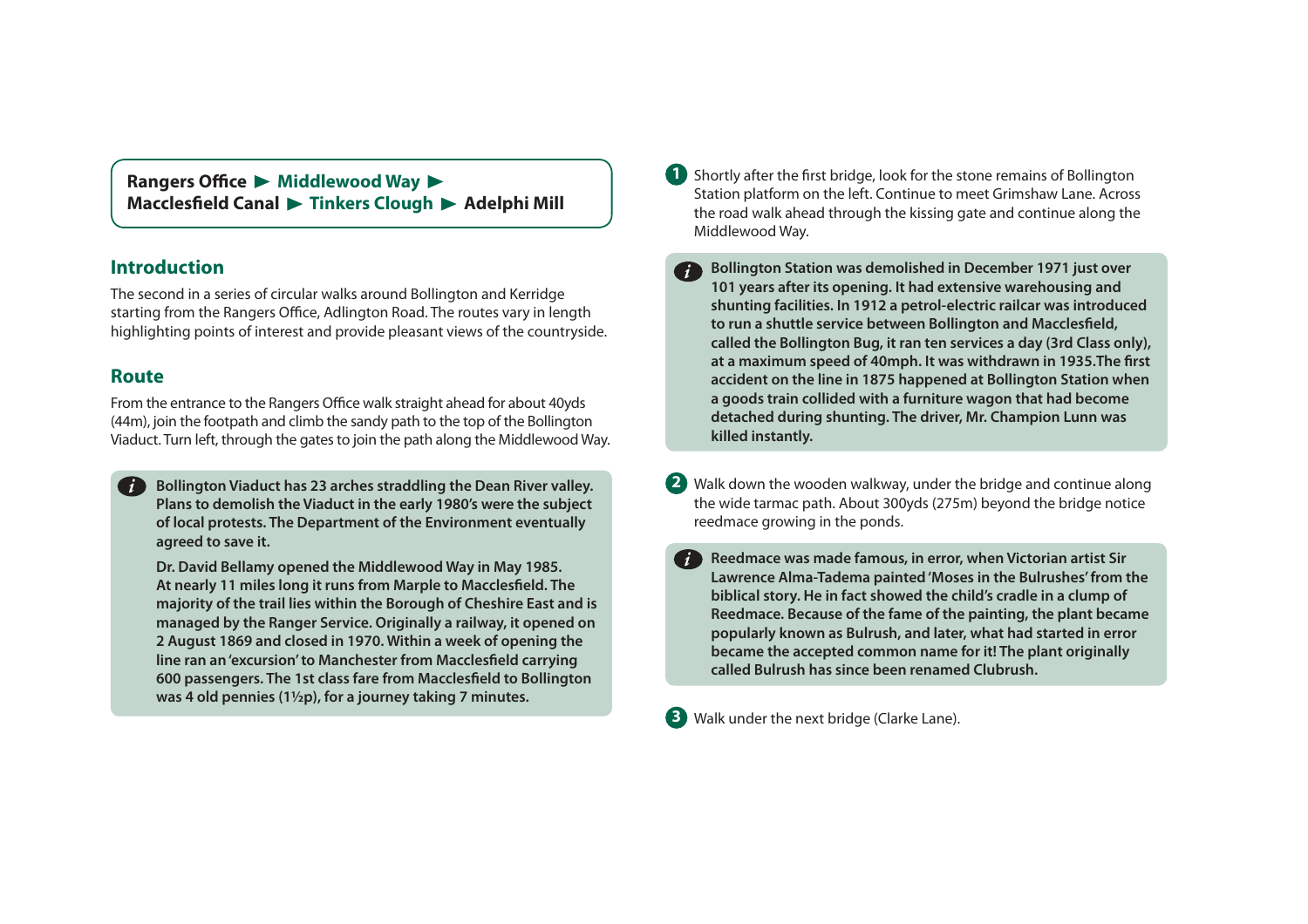- **4** Reaching the end of a line of trees, as the tarmac path goes slightly uphill, turn sharp left following the narrow path past the north entrance to AstraZeneca and onto a bridge over the Macclesfield Canal.
- **The Macclesfield Canal was one of the last narrow canals to be**  *i***built. The route was laid out by Thomas Telford and opened on 19th November 1831. The Macclesfield Courier reported in 1831 that around 20,000 people watched the opening by a procession of boats. Ladies were not permitted on the boats because, the Courier said, 'Of a very natural anxiety for the preservation of their health, which might have been endangered by exposure to the cold and damp atmosphere.'**
- **5** This is bridge 30. Turn left at the end and walk down the steps onto the towpath. Continue with the canal on your left.
	- **Bridge 30 was a farmer's accommodation bridge. During World War 2 a defensive tank trap was fitted and remained in position until the bridge was restored by the Macclesfield Canal Society.**

### **6** Along the towpath, notice a toll milestone.

**Milestones were installed for the collection of the toll, which was fixed at between 1 and 2 old pennies per mile. Some of them had their mileage obliterated or were removed and buried during World War 2 as a precaution against enemy soldiers using them for navigation. During the 1980's, the Macclesfield Canal Society restored the milestones along the whole course of the canal.**  *i*